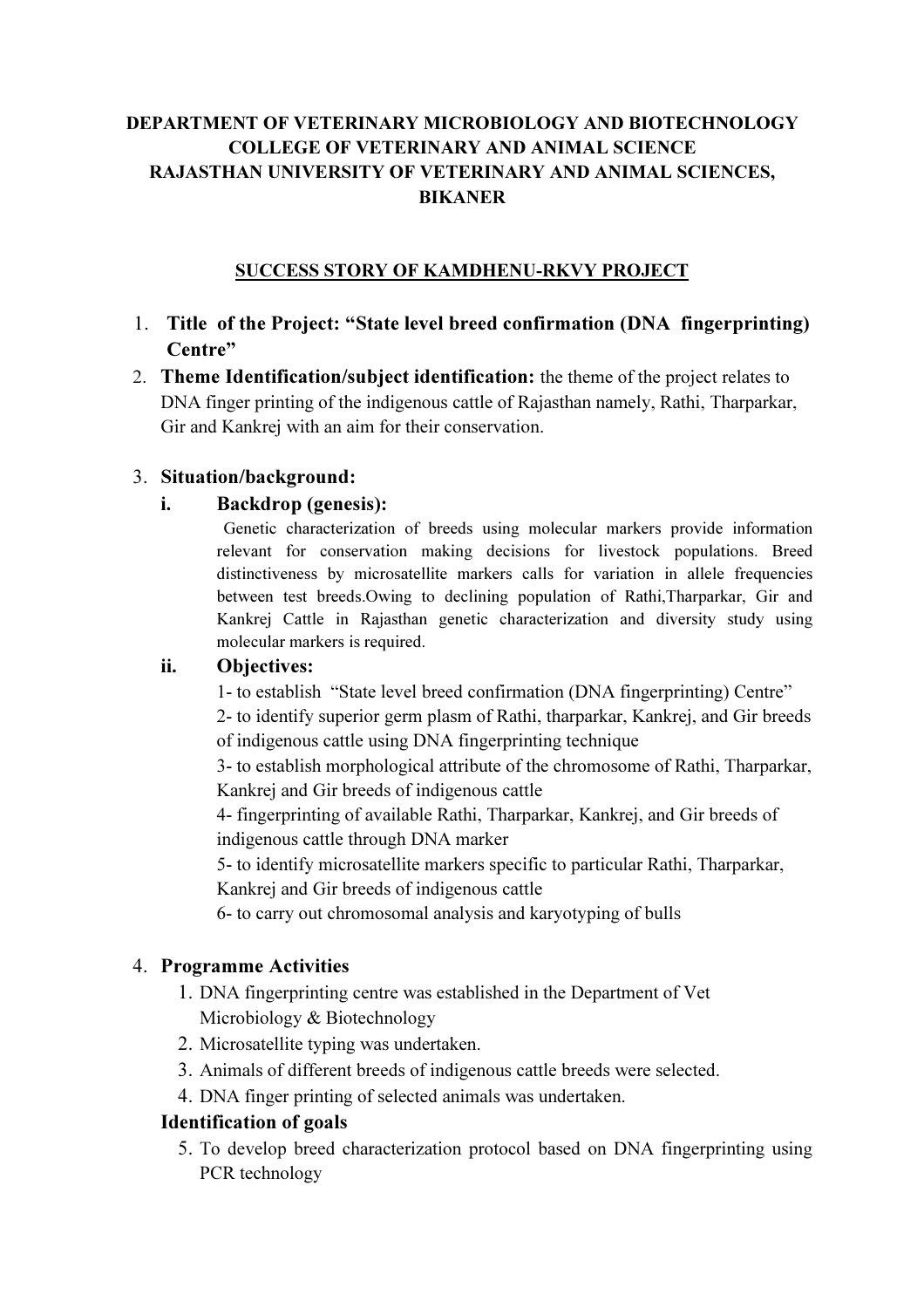- 6. To develop standard breed specific profiles so that purity of any breed Rathi, Tharparkar, Gir and Kankrej can be identified.
- 7. To identify production and performance related markers through these techniques.

## 5. Results/outcomes

# Important outcomes achieved

- 1. The DNA finger printing centre has been established in the Department of Veterinary Microbiology & Biotechnology
- 2. Microsatellite markers for DNA fingerprinting of indigenous cattle have been selected and used for studying genetic diversity in the cattle breeds of the State.
- 3. Microsatellite markers not present in some cattle breeds have been identified in select group of animals.
- 4. Rathi breed of cattle have been found to have maximum heterozygocity on the basis of presence of microsatellite markers.
- 5. verall Polymorphism information content and the HW values (0.9937 and 0.9937) of Rathi breed are highest tested with six microsatellite markers indicating greater genetic diversity.
- 6. Overall Polymorphism information content and HW values (0.989 and 0.9891) are minimum for the Tharparkarbreed tested with six microsatellite markers which suggest minimum heterozygocity amongst the four breeds.
- 7. Gir breed was the most distinct from the other three breeds. Genetic distance was least (1.320) between Rathi and Kankrej and highest between Gir and Kankrej (3.211).



## Frequency distribution of various ILSTS 002 alleles in Gir and Kankrej cattle breeds